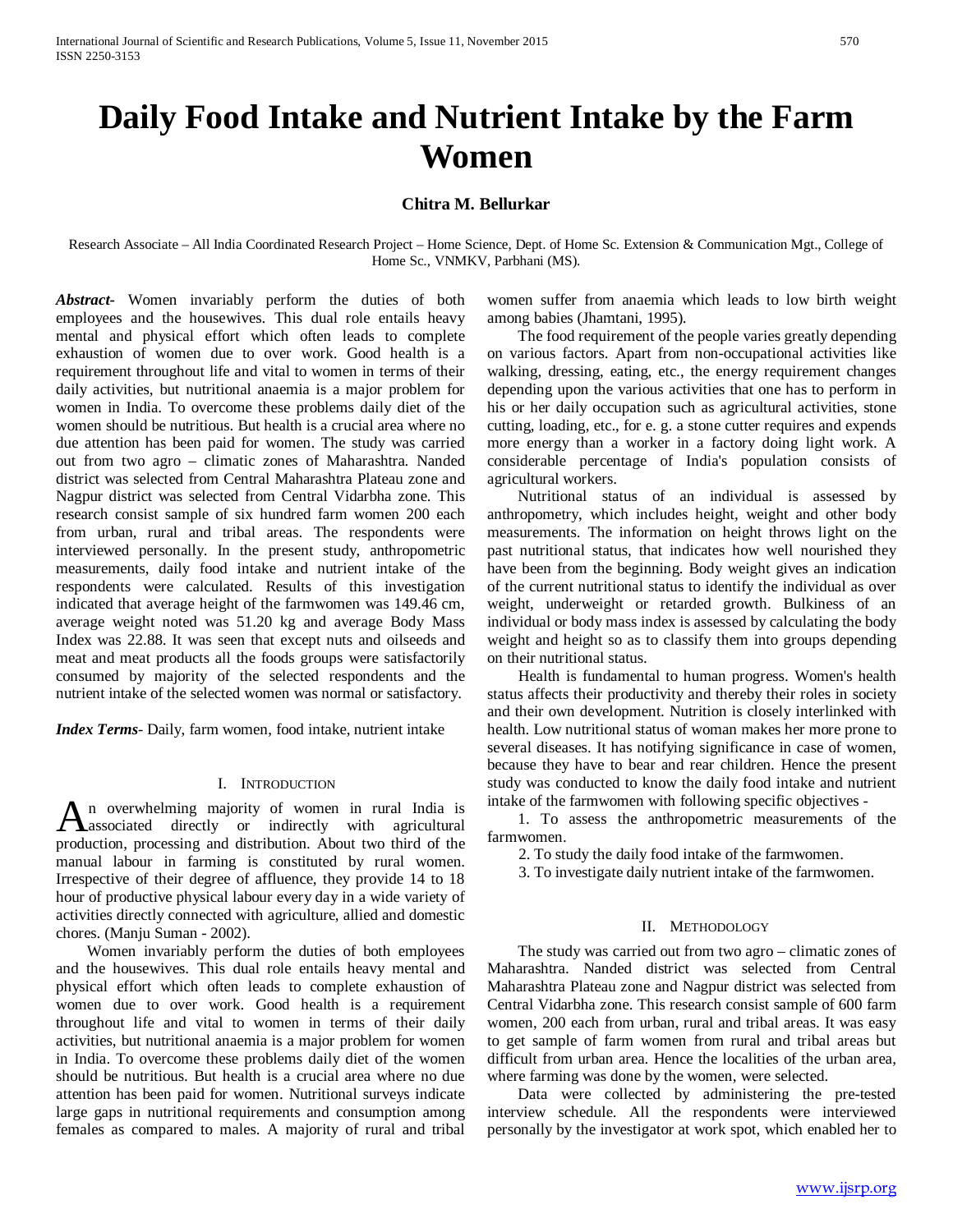get the first hand information. In the present study, anthropometric measurements, daily food intake and nutrient intake of the respondents were calculated. Body height (cm) and weight (kg) were the two anthropometric measurements recorded for all the sample women by using standard procedures (Jelliffe, 1966).

 To find out the health status of the respondent, the Body Mass Index (BMI) was calculated from the recorded measurements of body weight and height of a woman. The ratio of weight (kg) and height  $2$  (cm) is referred as Body Mass Index (BMI). It provides a reasonable indication of the nutritional status of adults, which has good correlation with fatness. It is also indicator of health risks. BMI is calculated by using the following formula –

Weight in kg

Body Mass Index  $=$ 

(Height in cm) $<sup>2</sup>$ </sup>

 On the basis of Body Mass Index values, these selected women were classified into three groups as under weight  $\approx 18.5$ BMI), normal  $(18.5 - 24.9 \text{ BMI})$  and over weight women  $(25 -$ 29.9 BMI) as per James *et al.* (1988).

 Nutritional and health status of all 600 selected women were also assessed by determining the intake of foods and nutrients. As per the advice of nutritionist 24 hours recall method was used for recording data regarding nutrient intake. For this purpose, the respondent was asked which food items she consumed the day before. For whole day, i.e. from morning tea to dinner, the food items she consumed were recorded. For measuring quantity of the food stuffs she consumed, the standard measurements for all the food stuffs i. e. chapatti, bhakri, curry, dhal, chutney etc. were already taken by a katori, serving spoon etc. and it was compared with the measurements taken by the respondent to prepare the food item. For example, for one chapatti how much wheat floor she used, it was compared with the standard measurement and calculation was done. The measurements were different for urban, rural and tribal area. For example, for urban area, for one chapatti  $30 - 35$  gm wheat floor is used, while in rural and tribal area it is 50 gm. It was noted during pilot survey. For each and every food item, the quantity was measured and nutrients were calculated accordingly. As per the advice of the nutritionist, total 10 important nutrients as energy, fat, protein, calcium, iron, thiamine, riboflavin, niacin, free folic acid and vitamin C were derived from the food items consumed by the respondents and the total nutrient intake by the respondent was calculated. The nutrient intake was compared with the standard nutrient requirement of the woman working as a farmwoman as per the book, Nutritive Value of Indian Foods (C. Gopalan *et al. -* 1989).

 Frequencies and percentages were calculated for statistical analysis.

#### III. RESULTS AND DISCUSSIONS

## **Anthropometric measurements of the respondents**

 Table 1 indicates about anthropometric measurements of the selected respondents. It can be observed that average height of the women under this investigation was 149.46 cm while average weight noted was 51.20 kg. It was also observed that an average body mass index of the women was 22.88, which is in the normal category. The minimum noted height was 122 cm and maximum was 166 cm. The minimum weight observed was 32 kg while maximum weight was 87 kg. Likewise the lowest BMI assessed was 15.19 and the highest was 38.66.

 The observation related to average weight is nearer to the finding of Victor *et al.* (2002) and Bhoyar *et al.* (2014). As far as average height of the respondents was concerned, it was noted that the finding is nearer to the finding of Bhoyar *et al.* (2014). The assessment in case of BMI is found in line with the result of Bhoyar *et al.* (2014).

 When compared with mean height and weight of Indian women the present values of selected women were lower. This could be due to the type of food consumed by selected population because the food consumption influences to the greater extent on the nutritional status of population.

## **Daily intake of foods by the respondents**

 Table 2 reveals about mean percent adequacy of daily intake of foods by the selected respondents. It was found that cent percent women were consuming cereals, pulses and green leafy vegetable followed by 99.83 percent of them were found to be consuming roots and tubers and other vegetables in their daily diet. The results in case of cereals are in line with Bhalerao (2002), Pathak and Goswami (1989) and Jha (1994). The result in case of consumption of pulses is coinciding with Bhalerao (2002).

 It can be seen from the table that daily consumption of nuts and oilseeds was found by 40.16 per cent of the selected women but majority of them were consuming fats and oils (90.16 %) daily. It is also clear that less than three fourth (71.66 %) of the selected respondents were found to be consuming milk and milk products daily. Milk they consumed was mainly in the form of tea, curd, butter milk etc. It is worthy to note that the families who had milch animals, not only developed it as income source but also utilized some remaining milk for family consumption, in spite of having one or two goats or at least one cow or buffalo. It was illustrated that less than half (49.00 %) of the women were consuming meat products, fish and eggs. They reported that they were not consuming these items frequently due high cost of the products and their less purchasing power. The same case was found with consumption of fruits. It can be stated from the table that more than three fourth (76.33 %) of the women were consuming fruits but not regularly or frequently. Majority of the respondents reported that due to less purchasing power they were consuming those fruits which were available in their own farms or received from their employer in the season. The fruits consumed by them were mostly mango, banana, zizipus, gauva, jamun etc. These fruits are available at low rate in the season or received from neighbours or from the employer. The results are in agreement with the results of Bhalerao (2002).

## **Daily nutrient intake by the respondents**

 Man needs a wide range of nutrients to perform various functions in the body and to lead a healthy life. These nutrients are the chemical substances which are present in the food, we eat daily. Table 3 gives information about daily nutrient intake by the respondents. The respondents selected for this study were in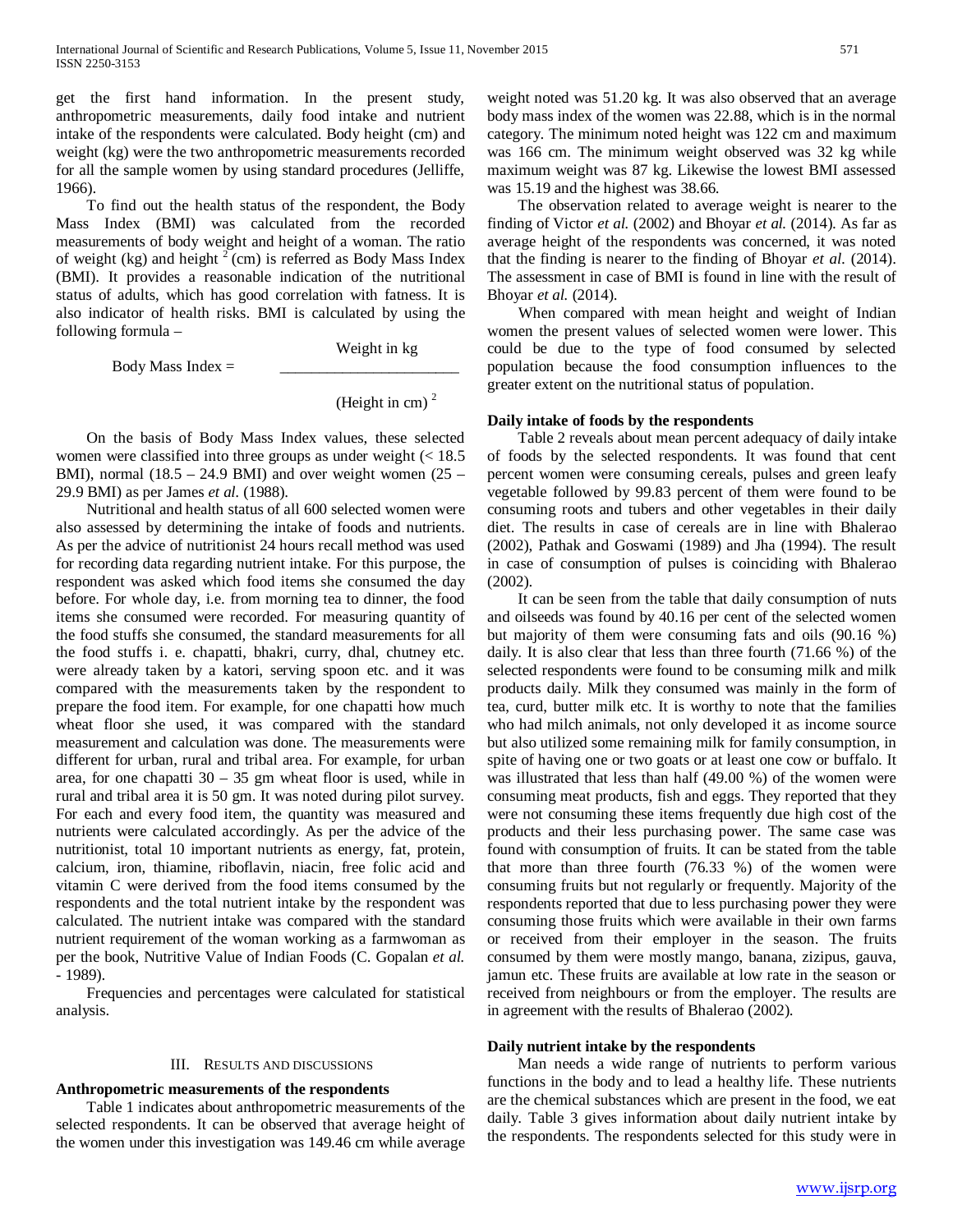the category of moderate workers as per the categories given by Gopalan C., Rama Sastri, B.V. and Balsubramanian, S.C. (2004) in their book Nutritive Value of Indian Foods.

 Energy - is the main content of our food. Energy is essential for rest, activity and growth. Certain amount of energy is also expended by the body for respiration, blood circulation, digestion, absorption and excretion, maintenance of body temperature etc. It is depicted from this table that energy consumption of the selected respondents ranged between 469.09 – 3374.95 kcal, whereas average energy consumption of these respondents was 1372.33 kcal which is less than recommended intake. The calorie gap observed in present study might he mainly due to low calorie density of their diets which are largely in the form of cereals, inferior grains and also due to the use of inadequate amount of fats and oils in their diets. Because majority of the respondents were farm labours and from low income category. Recommended energy intake for moderate woman worker is 2225 kcal. The result is supporting to the result of Sunita Kumari (2000) who noticed in her study that the respondents were more chronic energy.

 Proteins - are vital to any living organism. These are one of the most important nutrients required by the body and should be supplied in the adequate amounts in the diet. It is illustrated from the same table that protein intake of the respondents ranged between 15.89 – 91.81 gm while average protein intake was found to be 42.04 gm which is slightly less than the recommended protein intake. Recommended protein intake is 50 gm for a moderate worker woman. The finding of the present study is in accordance with finding reported by Roy *et al.* (2003) who noticed that protein intake of the respondents was just adequate.

 Fat - is an important component of diet and serves a number of functions in the body. It is a concentrated source of energy. It also imparts palatability to a diet and retards stomach emptying time. It can be seen from the table that the fat intake of the respondents ranged between 6.17 – 240.63 gm while average fat intake of the women was 22.23 gm which is nearer to the recommended intake (20 gm). As stated earlier, fat provides palatability to the diet hence it is used widely for food preparation especially in the urban areas. In rural and tribal areas its use is limited due to high cost and less paying capacity of the poor people.

 Calcium - is required for the formation and maintenance of skeleton and teeth. It is also needed for normal contraction of muscle to make limbs move contraction of heart for its normal function, nervous activity and blood clotting. It is clear from the table that the calcium intake of the women ranged in between 131.29 – 1762.59 mg whereas its average intake was 394.17 mg which was quite normal. Recommended intake of calcium is 400 mg.

 Iron - is an essential element for the formation hemoglobin of red cells of blood and plays an important role in the transport of oxygen. Since there is limited capacity to absorb dietary iron, diet should contain 10-25 fold iron required daily. Diets differ very widely in the bioavailability of their iron. A variety of factors contribute to iron deficiency but diet intake is one of the most responsible factors. The iron intake of the selected respondents was found to be ranged between 2.98 – 60.90 mg. Average intakes was very poor as 14.74 mg which was half of the RDA (Recommended Dietary Allowances) iron intake (30 mg). It was found that in rural and tribal areas the composite diet system is not followed. Considering iron requirements, availability of iron from the composite diet is more important than from the individual foods because of profound interaction between foods in influencing iron absorption. The low intakes of nutrient are related to iron deficiency signs. The result is in accordance with the observations of Murthy *et al.* (1989) and also with Mane *et al.* (1999). The finding also supports with Sunita Kumari (2000) whose observation is that almost all the respondents in the study were found to be anaemic.

 Thiamine - is an important B-group vitamin. It is concerned in the proper utilization of carbohydrates in the body and for full utilization of sugars and starches for meeting the energy needs. It is clear from the table that thiamine intake of the selected women ranged between 0.34 – 11.68 mg and average intake was noted as 1.31 mg which is slightly more than RDA i.e. 1.1 mg. It may be due the fact that the cent percent selected women consumed cereals and pulses and a fair percentage of them (40.16) consumed nuts which contain high level of thiamine.

 Riboflavin - as a part of a coenzyme is essential for several oxidation processes inside the cell and is concerned with energy and protein metabolism. It can be stated that the intake of riboflavin by the selected women ranged between  $0.19 - 1.63$ mg. Table indicates that average intake was 0.62 mg which was less than half of the RDA (1.3 mg). Milk & milk products and eggs, liver are the good sources of riboflavin while wheat, millets and pulses are fair sources. It was stated earlier that the intake of milk and milk products of the selected respondents found to be less i.e. 71.66 per cent of the selected women were consuming milk and milk products daily. Milk intake of these respondents was mainly through tea. Quantity of milk is less in tea. Hence the intake of riboflavin might be less. Another reason is that riboflavin is the most limiting of all B-vitamins in cereal based diets of the poor. It is rather difficult to ensure adequate supply of this vitamin in a predominantly vegetarian diet. The finding coincides with Thimayyamma (1987), Busi (1999) and Bhalerao (2002).

 Niacin - also called as nicotinic acid, is a vitamin intimately connected with several metabolic reactions. Hence its requirement has also been related to energy requirement. This vitamin can be formed in the body from the amino acid tryptophan. The table implies that the average intake of niacin of the selected women was 12.26 mg whereas the recommended intake is 14 mg. The daily requirement of this vitamin varies from 8-26 mg niacin equivalents for various physiological activity groups. Hence it can be said that the niacin intake of the respondents was quite normal. It may be due the reason that whole cereals, pulses are good sources of niacin which were consumed by cent per cent of the selected women. Nuts and meat are also good sources. The nuts were regularly consumed by 40.16 per cent of the respondents, among the nuts ground nuts were consumed more by these respondents which are particularly rich in niacin. More than half of the respondents were non vegetarian; hence due to meat consumption niacin intake was normal.

 Folic acid - is required for multiplication and maturation of red cells. The table indicates that the average intake of this vitamin by the selected women was 40.08 µg while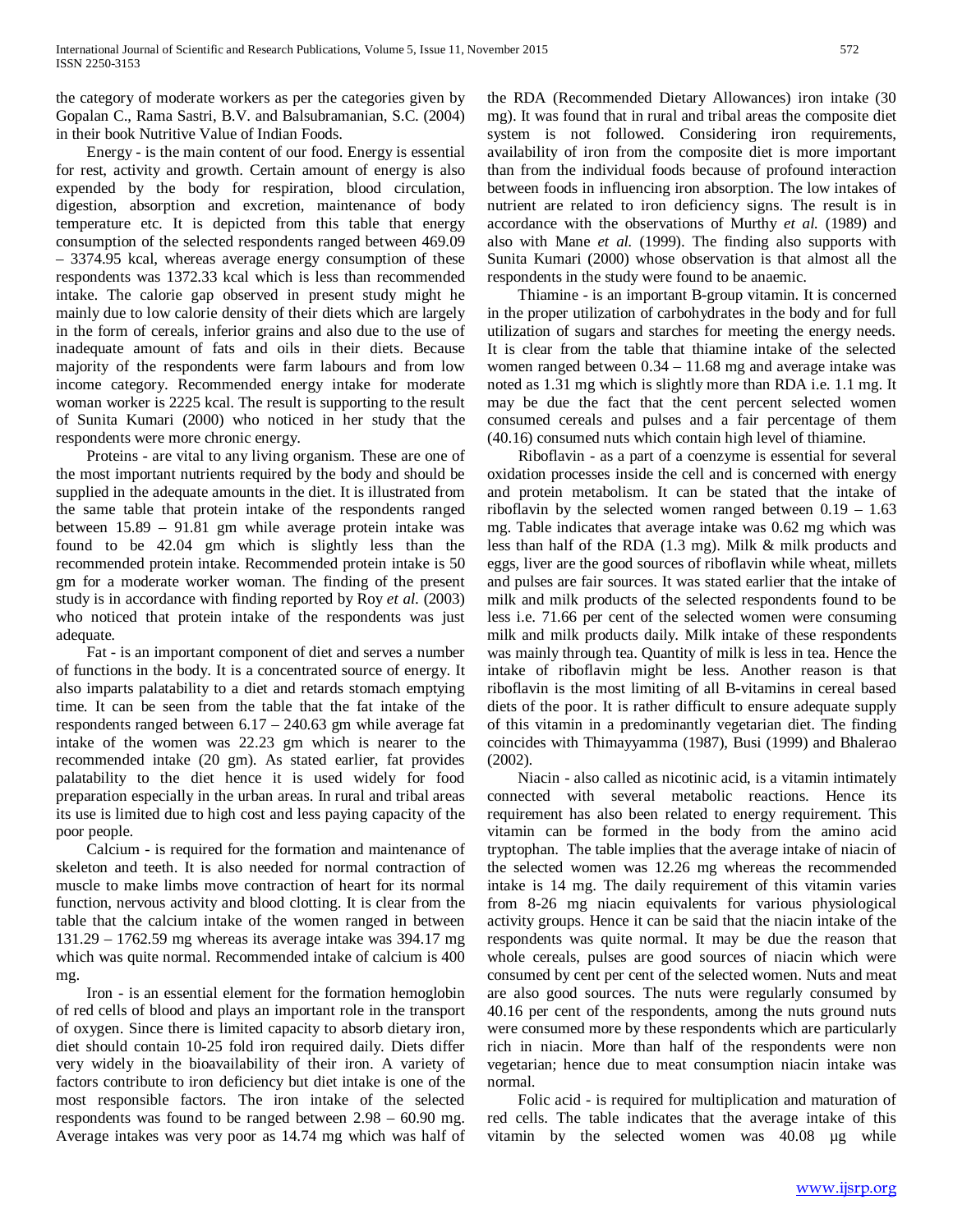recommended intake is 100 µg. The actual requirement of free folic acid ranges between 50-100 µg depending on the age. The average intake found to be less than recommended intake. It may be due to the fact that majority (48.50 %) of the selected women were middle aged (31-45 years) whose requirement is less due to their age.

 Vitamin C - also called as ascorbic acid, is an essential nutrient for human as he lacks the capacity to synthesis it like many other animal species. It is a strong reducing agent. It is involved in collagen synthesis, bone and teeth calcification and many other reactions in the body as a reducing agent. It can be seen from the table that the average intake of vitamin C of the respondents was 36.47 mg which is quite nearer to recommended intake i.e. 40 mg. Vitamin C is mainly present in fresh fruits and vegetables especially in green varieties. As stated earlier, cent percent of the respondents consumed vegetables. Fruits were not consumed regularly by the respondents especially by the rural and tribal women due the high prices but more than three fourth of them (76.33 %) were found to be consuming fruits. Fresh meat also contains small quantity of vitamin C, which was consumed near about half of the respondents. Hence intake of vitamin C was found to be normal.

 Overall it can be stated that the nutrient intake of the selected women was normal or satisfactory. It may be due the fact that near about cent per cent of the women daily consume of cereals, pulses and legumes, vegetables i.e. green leafy vegetables, roots and tubers and other vegetables and also fats and oils while near about three fourth of the women consume fruits and milk and milk products daily.

The finding of this study lend support to the finding of the result of Kale *et al*. (1999) who reported that most of the respondents had fair nutritional status.

#### IV. CONCLUSIONS

 In present investigation it was noticed that average height of the farmwomen was 149.46 cm, average weight noted was 51.20 kg and average Body Mass Index was 22.88. It can be said that except nuts and oilseeds and meat and meat products all the foods groups were satisfactorily consumed by majority of the selected respondents. The nutrient intake of the selected women was normal or satisfactory. It may be due the fact that near about cent per cent of the women daily consume of cereals, pulses and legumes, vegetables i.e. green leafy vegetables, roots and tubers and other vegetables and also fats and oils while near about three fourth of the women consume fruits and milk and milk products daily.

#### **REFERENCES**

- [1] Arora, A. (1992). A study on the food and nutrition intake status in Gwalior City. Ind J. Nutr. Dietet, 29, pp.321 - 323.
- [2] Bhalerao, V.S. (2002). Impact of working status on dietary pattern and nutritional status of rural women. Ph. D. thesis submitted to Swami Ramanand Teerth Marathwada University, Nanded.
- [3] Bhoyar, A.M., Devi, Rohini and Arya, Asha (2014). Nutritional status of urban women. Food Sci. Res. J., 5(1): 11-14.
- [4] Busi, B. R. and Saileela, M. (1987). Energy and protein intake of adults in an urban area effect of biological and socio economic factors. Ind J. Nutr Dietet 36, pp.405-4ll.
- [5] Gopalan, C., Rama Sastri, B.V. and Balsubramanian, S.C. (2004). Nutritive Value of Indian Foods. Revised and updated by Narasinga, B. S., Deosthale, Y. G. and Pant, K.C. National Institute of Nutrition, Indian Council of Medical Research, Hyderabad, India.
- [6] James, W.P.T., Ferro-luizi and Waterlow, J.C. (1988). Definition of chronic energy deficiency in adult. Report of working party of the intervention dietary energy group, A me. J. Clin. Nutr., 42, pp.969.
- [7] Jelliffe, D.E. (1966). The assessment of the nutritional status of the community. WHO Geneva, 94, pp.210-214.
- [8] Jha, A. (1994). Nutritional and health status of selected women (30-50 yrs) of Parbhani town. M.Sc. Thesis, College of Home Science, MAU, Parbhani.
- [9] Jhamtani, A. (1995). Rural women the powerless partners in development. Kurukshetra, Aug 1995, pp.61 - 133.
- [10] Kale Manisha, Ghalol Kalpana and Virkhare Vaishali. (1999). Factors Associated With Nutritional Status of Post Graduate Girl Students. Maharashtra J.Extn. Edn., XVIII, pp.306-307.
- [11] Mane, A. More, M. and Deshmukh S. (1999). Nutritional status parameters of college girls. Maharashtra J. Extn. Educ., XVIII, pp. 199-202.
- [12] Manju Suman (2002). Involvement of women in agricultural activities. Maharashtra Journal of Extension Education, XXI, (1), pp.105-106.
- [13] Murthy, N. K., Srinivasan, S. and Rani, P. (1989). Anaemia and endurance capacity among children and women 16-26 years. Ind. J. Nutr. Dietet, 26, pp. 319-325.
- [14] Pathak, M. and Goswami, P. C. (1989). A study on food consumption pattern in rural areas of Assam Ind. J. Nutr. Dietet., 26, pp.335 - 340.
- [15] Roy, S. Mandal, M B. and Singh, U. (2003). Dietary intake of protein and fat and their relation to body fat mass in female students. J. Dairying, Foods & H. S., 22 (2), pp. 148-150.
- [16] Sunita Kumari (2000). Nutritional status of scheduled caste lactating mothers in rural area. Maharashtra J. Exten. Educ., XIX, pp. 154-158.
- [17] Thimayyamma, B.V.S. and Rau (1987). Food consumption pattern of rural families by weighment and expenditure pattern methods of diet survey. Ind. J. Nutr. Dietet, 24, pp.34-39.
- [18] Victor, V. M. Saraswati Nath and Verma, A. (2002). Anthropometric studies of female farm workers on selected tasks for agricultural mechanization in Chhattisgarh Region. Research paper presented in the National seminar on entrepreneurship development in agriculture- March – 02 & 03, 2002, (ABSTRACTS), pp.42.

#### **AUTHORS**

**First Author** – Ms. Chitra Madhukarrao Bellurkar, Qualification – M. Sc. (Agril. Extension Education), Research Associate – AICRP (Home Sc.), Dept.of Home Sc. Extension & Communication Mgt. College of Home Science VNMKV, Parbhani (MS), Cell – 09420194216. , Email – chitra\_kanishka@rediffmail.com

**Correspondence Author** – Ms. Chitra Madhukarrao Bellurkar, Qualification – M. Sc. (Agril. Extension Education), Research Associate – AICRP (Home Sc.), Dept.of Home Sc. Extension & Communication Mgt. College of Home Science VNMKV, Parbhani (MS), Cell – 09420194216. , Email – chitra\_kanishka@rediffmail.com